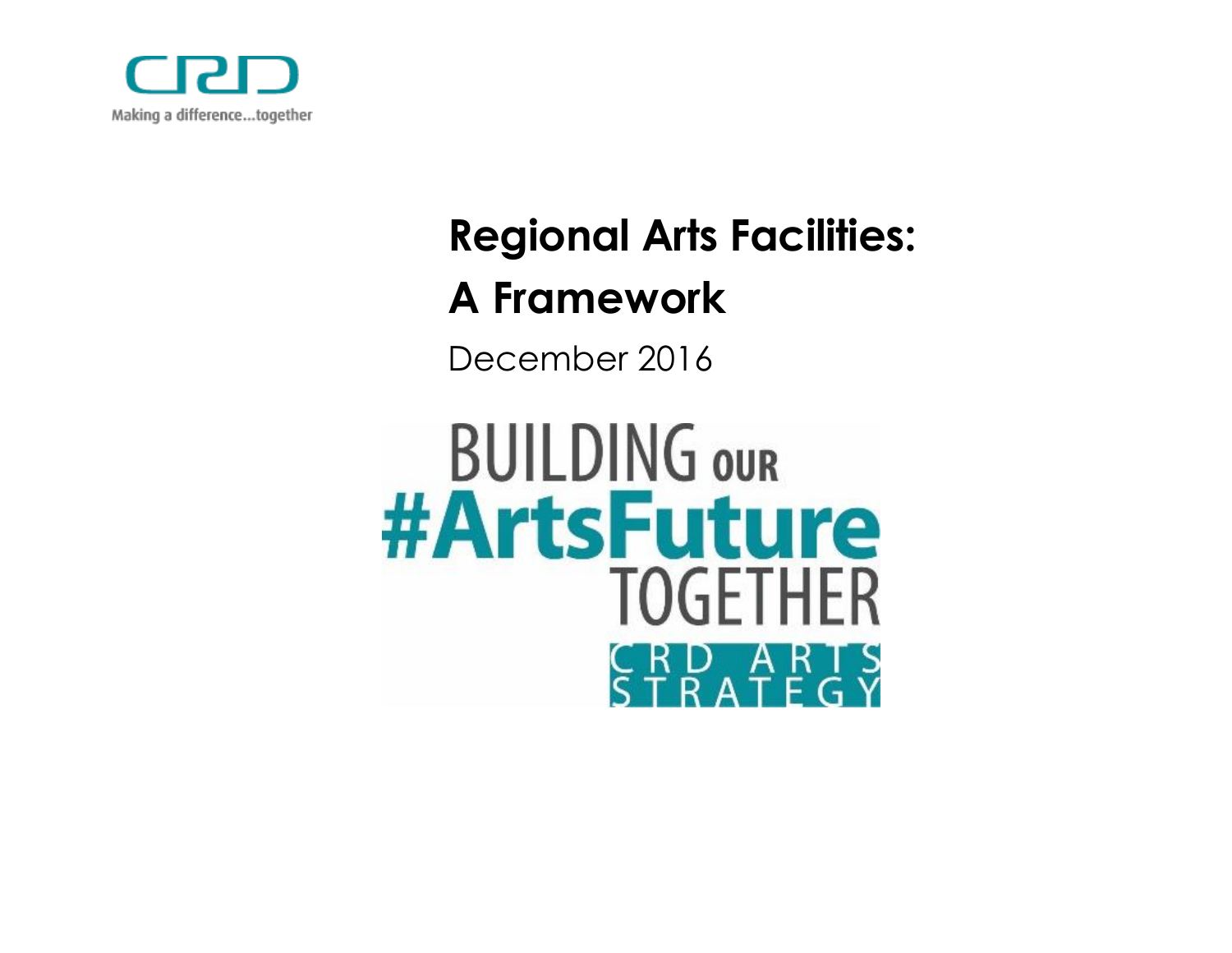



The CRD Arts Development Service acknowledges the First Nations whose traditional territories span the Capital Region: Pacheedaht First Nation, Scia'new (Beecher Bay) First Nation, T'Sou-ke Nation, Esquimalt Nation, Songhees Nation, WJOŁEŁP (Tsartlip) First Nation, BOKEĆEN (Pauquachin) First Nation, STÁUTW (Tsawout) First Nation, WSÍKEM (Tseycum) First Nation, MÁLEXEŁ (Malahat) First Nation, Stz'uminus (Chemainus) First Nation, Quw'utsun (Cowichan) Tribes, Halalt First Nation, Lake Cowichan First Nation, Lyackson First Nation, Penelakut Tribe, Tsawwassen First Nation, SEMYOME (Semiahmoo) First Nation.

This Regional Arts Facilities Framework was commissioned by the CRD Arts Development Service as part of its Arts Strategy and was prepared by:

Strategic Moves Whitehorse, Yukon & Ottawa, Ontario www.strategicmoves.ca ipetri@strategicmoves.ca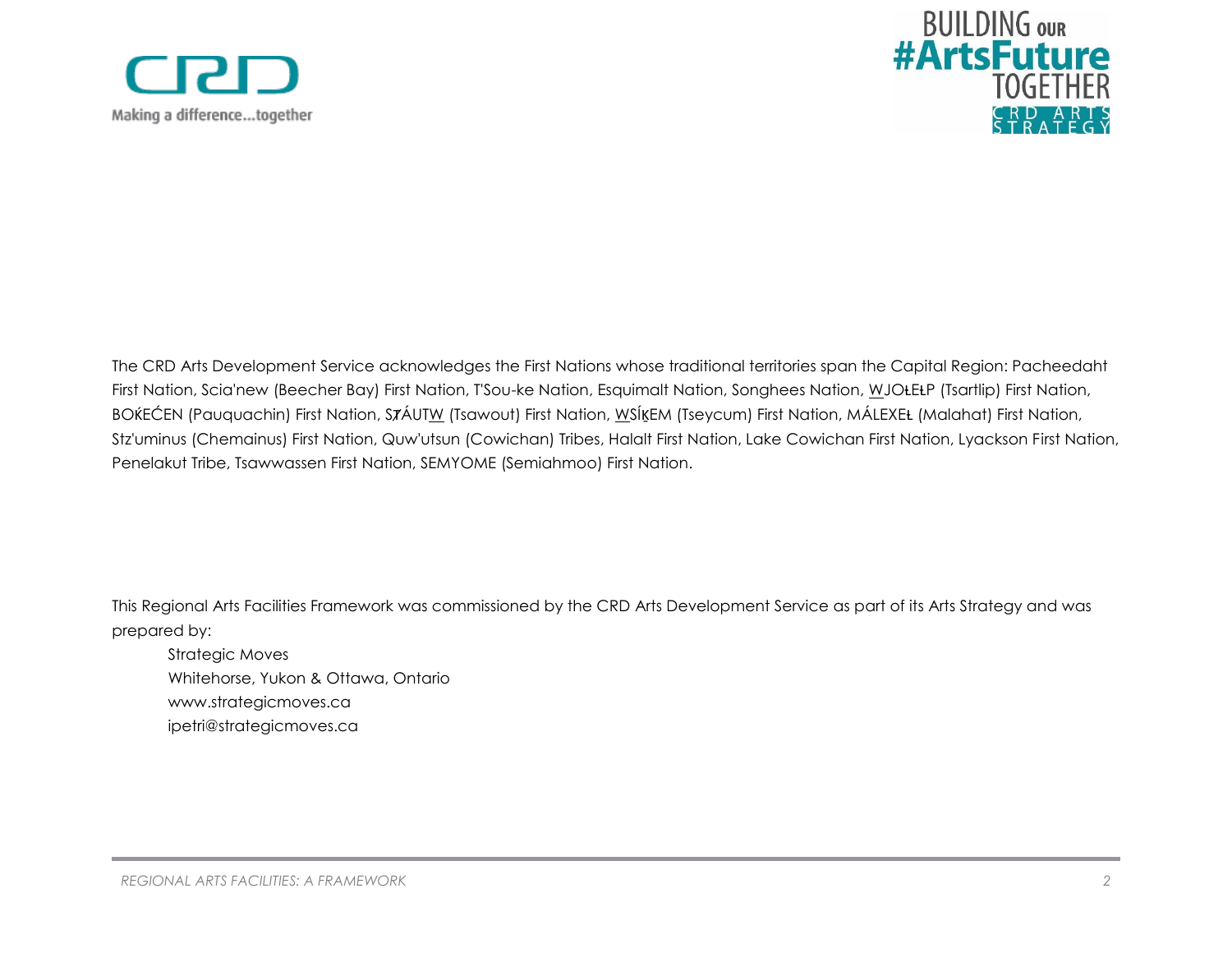

### **CONTENTS**

| Framework for Consideration of Public Investment in Regional Arts Facilities |  |
|------------------------------------------------------------------------------|--|
|                                                                              |  |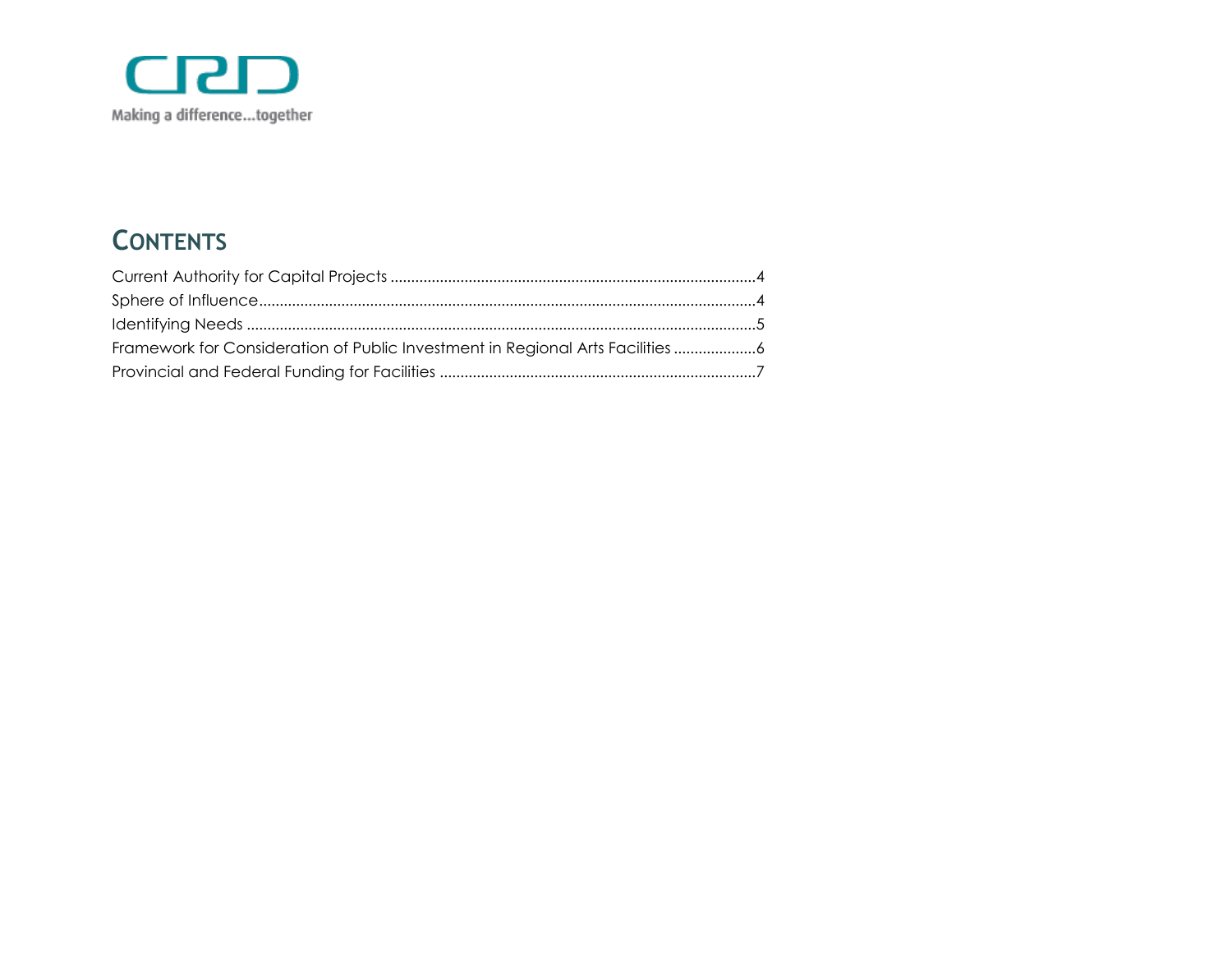

This aspect of the public consultation process, under the banner of *Building our #ArtsFuture Together*, was designed to understand the role of key arts facilities, including publicly-owned regional arts facilities, with a view of identifying future needs.

It was not intended to provide answers or recommendations for specific arts facility projects.

#### <span id="page-3-0"></span>**CURRENT AUTHORITY FOR CAPITAL PROJECTS**

The CRD Arts Development Service (Arts Service) **does not** have jurisdictional responsibility or authority over any capital projects at present. Specifically, the Arts Service is **not able to fund capital** projects within its existing bylaws.

Individual municipalities are in charge of zoning decisions as well as the building permit process. The Arts Service and, except in isolated instances, the CRD itself, does not have a role in that regard.

Any theatre, in particular the Royal Theatre, that has been transferred to the CRD as owner, is not run by, funded by or reporting through the Arts Service. For example, the Royal Theatre is managed by a separate not-for-profit society and receives its CRD funding by way of a Service Agreement that is not a part of the Arts Service.

Similarly where funding arrangements have been struck via referendum, such as the tax levies on Salt Spring Island that supports two local arts organizations or in Sooke for the Sooke Regional Museum, the funding mechanisms are part of Service Agreements that are not a part of the Arts Service.



#### <span id="page-3-1"></span>**SPHERE OF INFLUENCE**

The Arts Service can:

- **Convene regional conversations** that bring stakeholders from the arts sector and municipalities together to develop a common, regional vision and establish needs- and opportunity-based priorities for concerted action.
- **Champion** renovations or new arts centres or arts hubs/arts district to the **CRD Board of Directors** for funding decisions.
- **Advance specific process and approaches** to regionally assess arts facility capital projects.
- **Contemplate** to spend a portion of its funds to undertake **regional needs assessments and feasibility**  studies for future arts facility development in close collaboration with stakeholders and communities.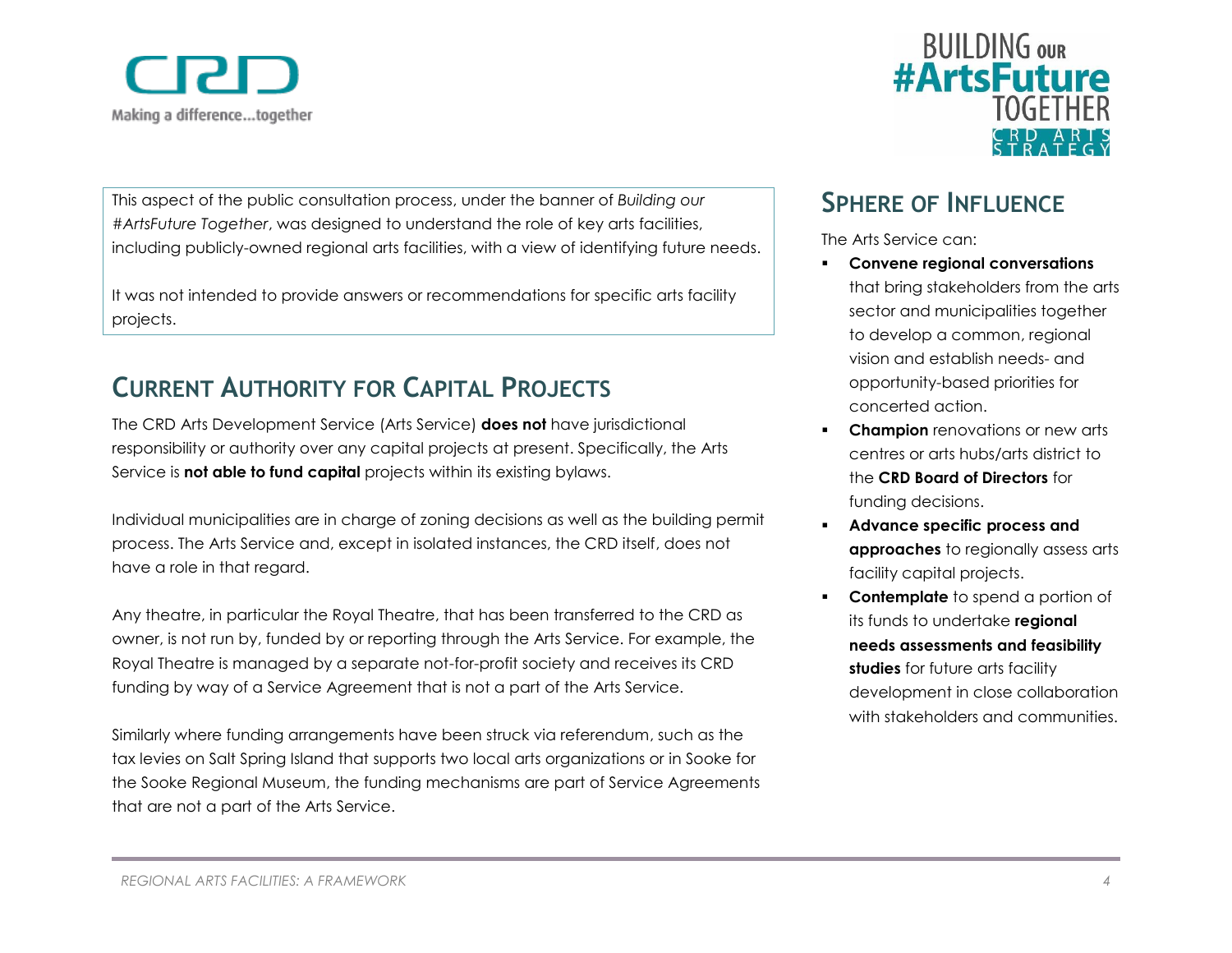

#### <span id="page-4-0"></span>**IDENTIFYING NEEDS**

Priorities identified by the general public in the CRD and the arts community are broad and should be considered by decision-makers and decision influencers.

> **Think about the roles or functions publicly owned arts facilities can have. In your ideal world, what is the level of importance of these potential functions a publicly owned arts facility has for you?**



The key gaps identified revolved around **affordable spaces** for working and living, rehearsal, performance, exhibits and so on. There was a recognition that there is some unused capacity within existing theatres and other facilities, like those in schools. The obstacles cited by arts organizations were two-fold: 1) not being able to afford the rental fees, and 2) not being able to access and use a facility as necessary to mount their work.



#### **Artists expressed the need for affordable work and living spaces.**

There was a strong interest among some stakeholders to build new, iconic arts centres both inside and outside the core for use by residents from across the whole CRD as well as by visitors.

Other participants were focussed on finding or creating spaces to work and present art. They see this as critical for sustainable growth of and improved access to the arts in the CRD.

The development of multi-use, mixed zoning arts hubs (single building) and arts districts (city blocks) appealed to many participants. Creating new creative spaces where artists and arts organizations can locate long-term in affordable living and working spaces (including for young and emerging artists) and that feature various related retail, restaurants and community spaces was an often discussed idea.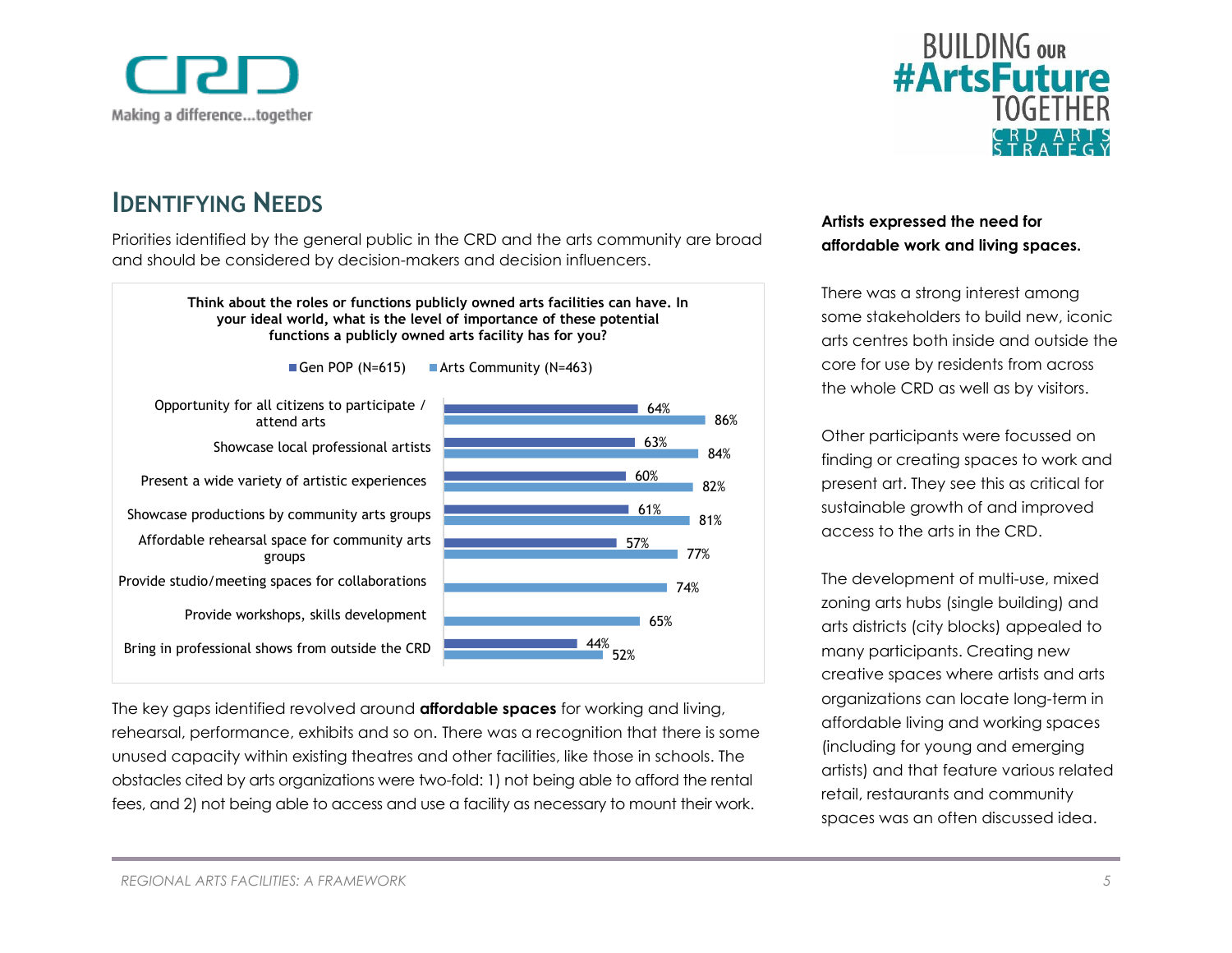

#### <span id="page-5-0"></span>**FRAMEWORK FOR CONSIDERATION OF PUBLIC INVESTMENT IN REGIONAL ARTS FACILITIES**

- **Needs assessment**: Evaluate current asset utilization, i.e. what is the level of unused capacity available for arts organizations across the CRD and whether they can access them to meet their needs. Where gaps exist, identify the specific range of needs from a regional perspective and evaluate whether a multi-purpose arts space can be considered as a solution.
- **Feasibility study**: Evaluate the required user base and/or population to support a particular new facility desired or the need for extensive renovations for existing facilities. In other words, how do new facilities/renovated facilities complement and enhance the existing infrastructure and provide value for money in terms of the multiple bottom lines of artistic output, economic activity, social outcomes, and environmental stewardship, given existing facilities in the CRD.
- **Financial management:** New facilities and major renovations need to develop a detailed capital budget, annual operating budget and a 20-year infrastructure maintenance budget to demonstrate financial feasibility given the proposed user base, projected regional population development and the arts and culture ecosystem in the CRD.
	- Affordability of facilities for rehearsal, presentation, exhibition, as well as affordable places to live is the most critical factor for artists and arts groups.
	- Affordability in terms of user/rental fees has to be addressed pro-actively.
- **Access:** Favour multi-purpose facilities located in areas with easy access via public transit, a sufficiently large local walking distance population, services like restaurants and shops should be favoured over single-purpose facilities.
- **Technology:** Ensure that multi-purpose facilities have the technical capabilities necessary to present professional, multi-disciplinary work effectively.



- 1. The CRD adopts the attitude that **arts facilities are essential** infrastructure that support cultural, social, economic and environmental aims.
- 2. The CRD treats arts infrastructure with the same level of **financial support** in terms of capital and operations it provides to other essential public infrastructure such as libraries.
- 3. The Arts Committee will work with the CRD Board of Directors to secure financial support for detailed **needs assessments and feasibility studies on a regional basis** for new facilities/major renovations, including proposed theatres, multi-purpose arts hubs and complete arts districts.
- 4. Consider **long-term** feasibility of ownership and operator models.
- 5. Favour **existing** arts facilities for renovations rather than building new structures as long as costeffectiveness is proven.